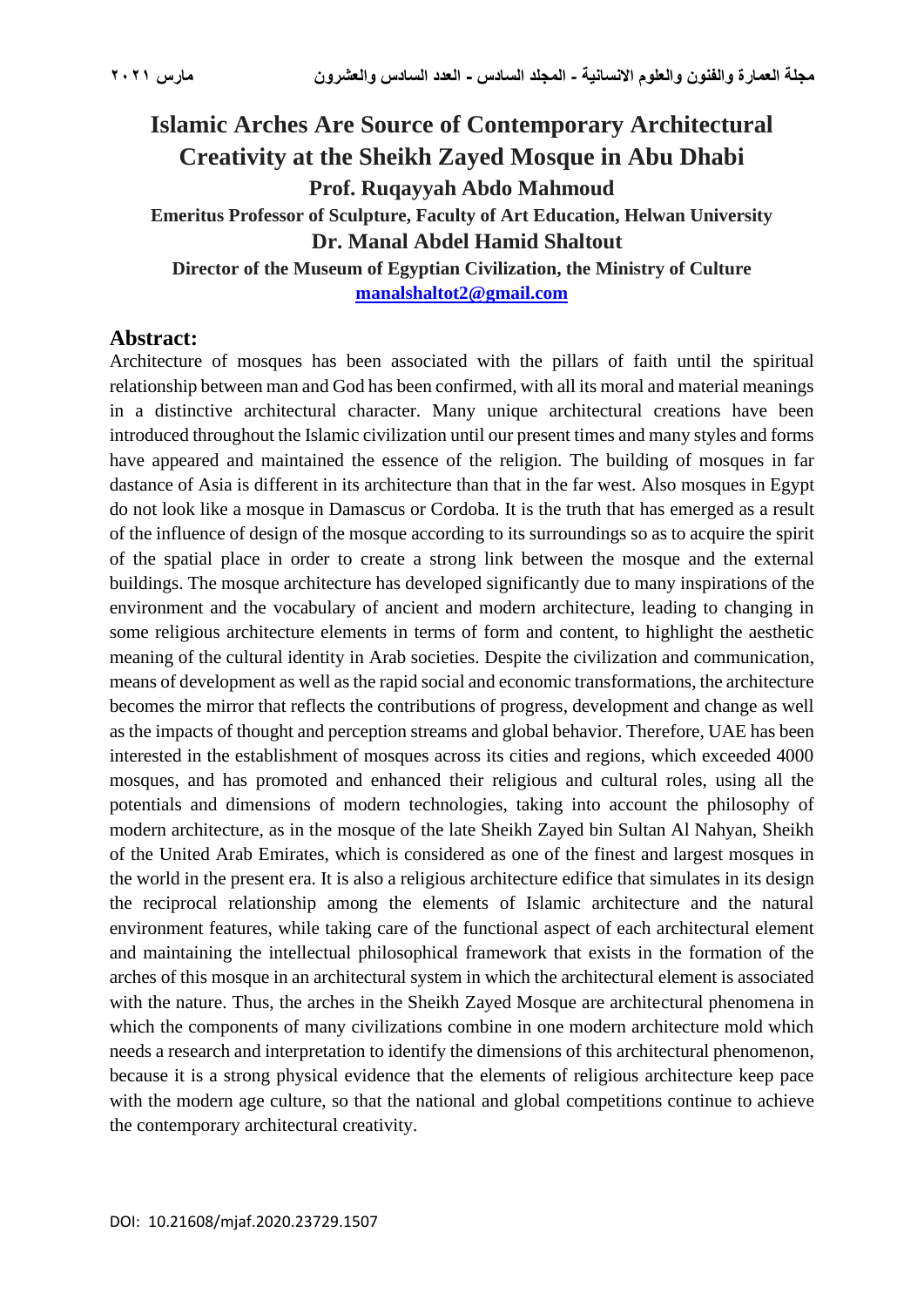## **Keywords:**

Islamic Arches, the system Contemporary Architectural Creativity, the Sheikh Zayed Mosque in Abu Dhabi.

## **Research problem**

The system of formation the vocabulary of contemporary religious architecture has differed in the Sheikh Zayed Mosque, which confirmed the strategy of difference and change in the formation of Islamic arches as a result of intellectual development that is compatible with the data of the modern age. In spite of this, some researchers and scholars has not address this important phenomenon with research and study, which requires to seek and interpret this architectural phenomenon in Sheikh Zayed Mosque, in order to get to know the characteristics of the artistic values of the Islamic arches element in contemporary religious architecture. Thus. **The research tries to answer this question**:

**How can Islamic arches be a source of contemporary architectural creativity at the Sheikh Zayed Mosque in Abu Dhabi?**

## **Hypotheses of the research**:

Islamic arches are source of contemporary architectural creativity at Sheikh Zayed Mosque in Abu Dhabi.

## **Objectives of the research:**

1. The Islamic arcades are the source of architectural creativity at the Sheikh Zayed Mosque**.**

2. The activation of the phenomenon of architectural communication among Arab countries lies through the elements of Islamic arches.

3. To pay attention to the benefit of architectural field of interior design.

## **Limits of the research:**

The research is limited to the analysis of some arches at Sheikh Zayed Mosque in Abu Dhabi.

## **Importance of the research:**

1. To detect the aesthetics of Islamic arches at Sheikh Zayed Mosque in Abu Dhabi.

2. To contribute to architectural communication among Arab countries lies through the elements of Islamic arches.

3. It is necessary to open new horizons through the elements of religious architecture in the field of scientific research.

## **Methodology of the research:**

The research methodology deals with descriptive analytical method in a theoretical framework.

## **I-The system of modern architectural creativity**:

The modern architectural system, characterized by rationality, has developed with the emerging of a new color based on structural proportionality and spatial harmony. The aesthetic values in architecture have become subjected to free innovations which have imposed some new requirements and demands as modern architectural trends have advanced through calling for simplification and abstraction. New qualities have emerged in architecture in which iron, glass and reinforced concrete have been used as structural elements. This is the actual development of building methods and architectural thought. They are influenced by the concept of modern art through symmetry and proportionality. They are influenced by the concept of modern art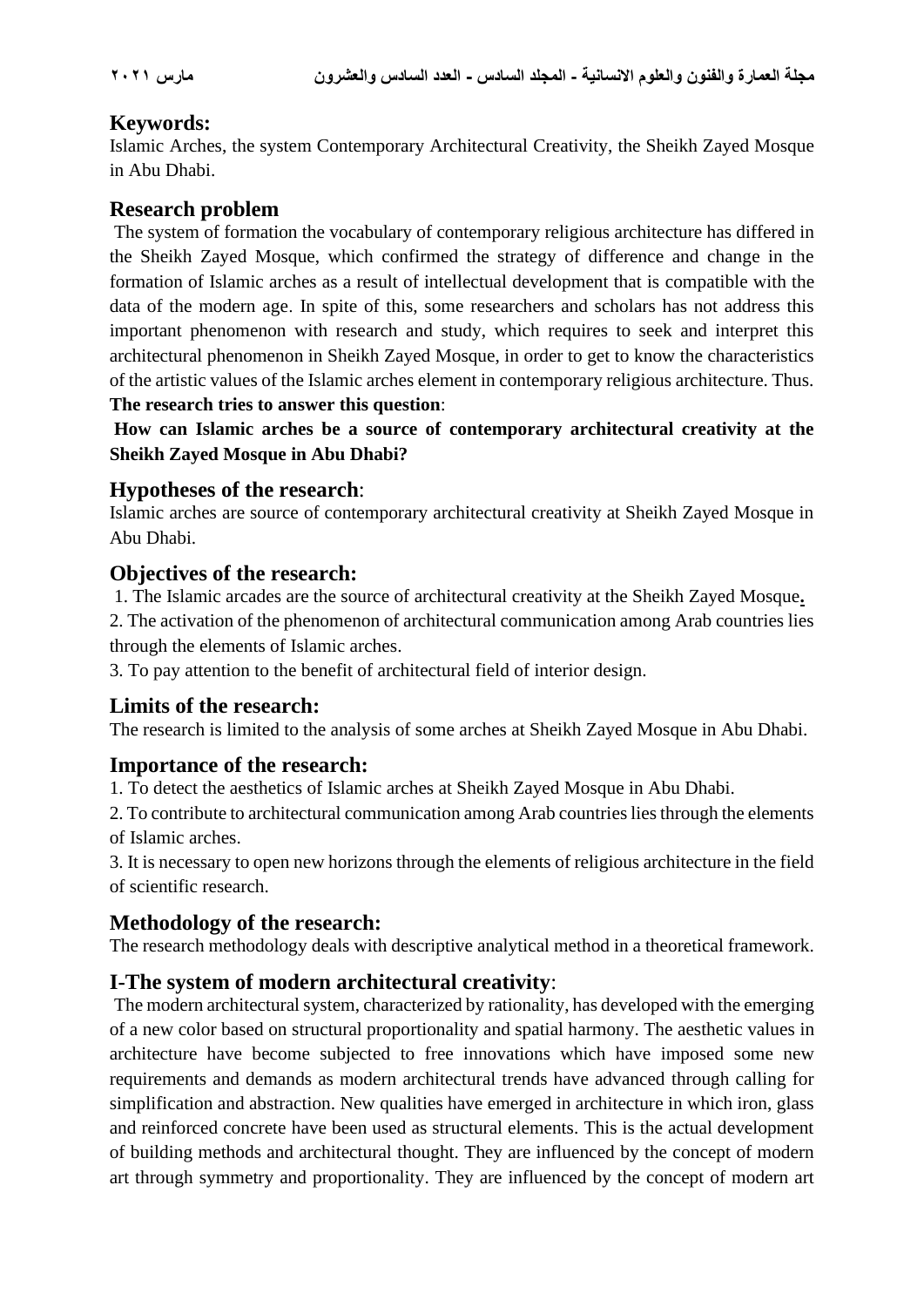through symmetry and proportionality, which depend on the beauty of the engineering bloc. The emergence of the Islamic religion has had a profound impact on changing the aesthetic view of the Arabs, for everything around them and they were aware of beauty in a simple perception and at the same time it is a perception whose source is the sensuality.<sup>1</sup>The Muslim view of taste was not based solely on sensory perception, but was connected to what is beautiful with an intellectual awareness that reveals the beauty of content. Therefore, the Muslim took care of the essence and the seeking for the absolute in order to move from the finite to the infinite in a moral horizon which elevates oneself to the world of spiritual beauty that the environment emerged through the Islamic religion what achieves balance in form and essence, in the vocabulary of the religious architecture elements. The arches as aesthetic architectural elements become an essential element in the composition of each mosque, through their distribution in the space in a regular and mutual rhythm between the mass and the space so that balance is achieved taking into account that this balance is not fabricated, in particular in the façades and galleries, and in a planned geometrical distribution to enhance the balance and beauty of the building. The formation of arches is based on the organization of the mutual relationship between the mass and space, where window blanks are formed through the construction of arches on the architectural surfaces by combining the negative and positive masses, among which the space tension becomes between the separate forms <sup>2</sup> which is based on the beauty of the geometry blocks interspersed by the space. The mass is the basic unit in our perception of the 3 D forms that are characterized by the three dimensions. It is so strong that it confines an area of space with a certain size and it is the form that embodies the ideas and feelings of the artist. The sense of mass includes that it occupies an area in a space, perhaps absolute, limited or in a balanced manner between them. There are types of geometrical blocks, suggesting the existence of a rational organization with scientific measurement in the work of art based on geometrical form.

#### **1- Mass and the modern architecture**:

The mass is the mirror of architecture, where it shows the rhythm and the balance of architecture. The architecture structure depends on the mass whether simple or compound, because the blocks of building are connected in balance, despite its different sizes and configurations, and they extend horizontally and vertically in the space. The blocks of different buildings should be influenced by the needs of the environment and functional performance, so that the architectural blocks are integrated in harmony and cohesion, to achieve their function in the space, such as the Pyramids of Giza, which are considered a kind of integrated architecture, consisting of three large pyramids in the space (Fig.1) with a number of small pyramids next to each other which seem as an abstract geometrical form so that the artist looks at them mentally as they are based on the mathematical and geometrical logic. Architectural masses can be divided into simple biomass, which are represented in the masses that depend on the formation of spherical curves in the space with clear form, and the complex biomass consisting of various curved blocks linked to each other in rhythmic and balanced way. The architectural geometrical masses depend in its architectural form on the geometrical forms and these masses are the dominant type in the formation of architectural masses in a clear expression that reflects the architectural geometrical form.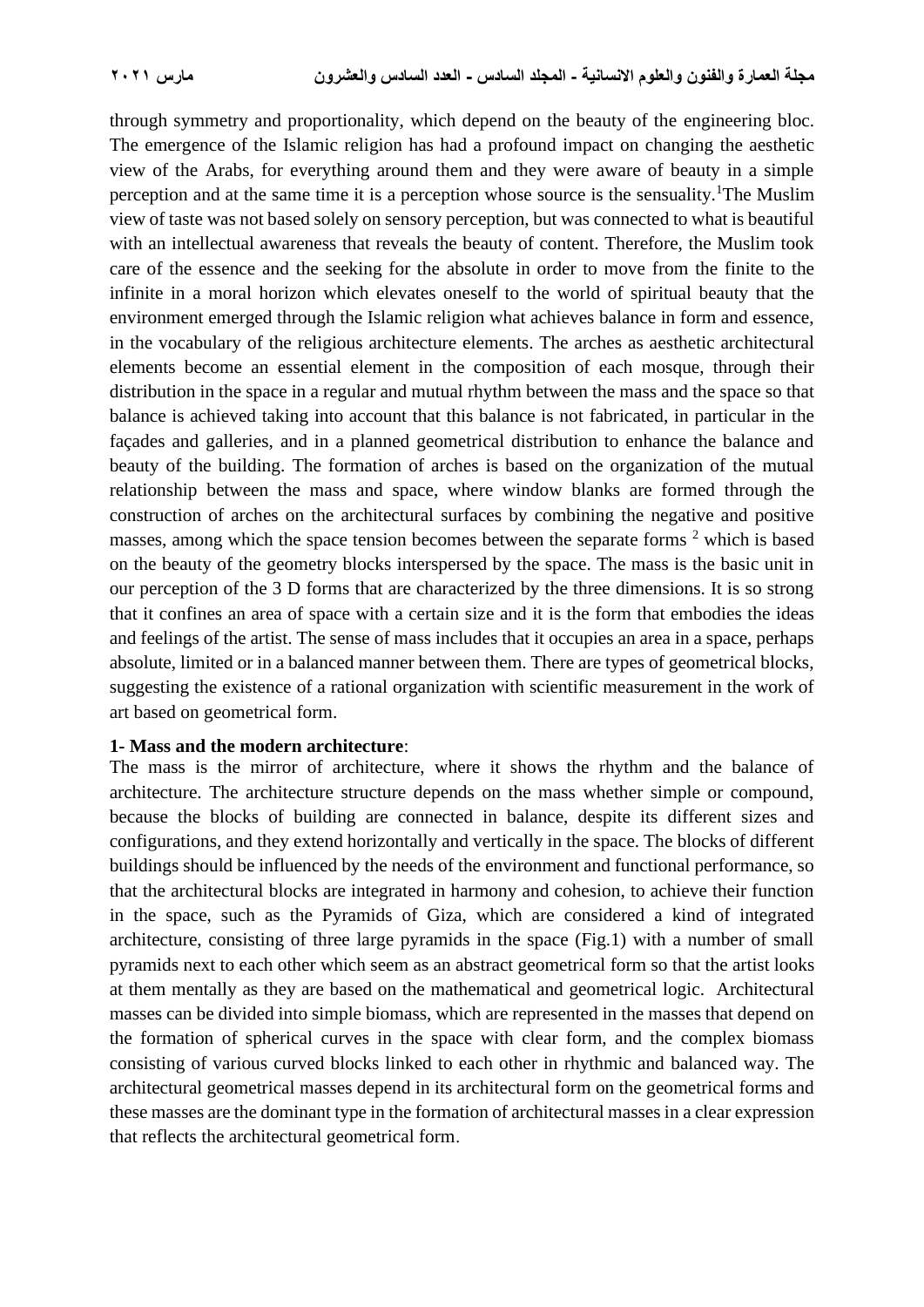#### **2- Space and the modern architecture**:

The space is "the empty place that exists between the components of the forms and its surroundings. It is a type of form as it is not something different from the form but an ethereal form in which it is easy to move" (1). In addition, the space is the incubator of the mass in a coordination that achieves the artistic value between the space and the mass, where the mass does not overwhelm the space, and the space does not weaken the force of the mass, that is to say, there is a proportion between them. There are many functions of the space element:1-to determine the outer line of the edge of mass and construction to show their body and, 2-to make light and air move around the mass and building, and 3-to confirm the existence of the mass and building or the total of masses and buildings especially in architectural forms. It is expected to find an internal space indicated by this dome as the space and the architecture are the main means of expression of architecture for all technological advances. It is possible to divide the architectural space accordingly into the space surrounding the architectural construction and the interior space of the architectural form and it is in the form of different spatial masses. Thus, any space is designated by the masses and without masses there is no space in the formation of internal spaces which are determined by the parts of the building and external spaces that arise among the different parts of buildings with each other and with next buildings.

The inner space consists of several types, including the limited architectural space, which is composed of architectural masses limited to the outer space, and the successive architectural space that leaves one side of the building completely open, until the space runs from interior to outward, as well as the dynamic architectural space in which the arches intersect with the vaults and combine in strong lines which make the surfaces of the walls and the cellars seem as mere fillings which complete the bearing structure. With the development of architecture, many trends have emerged including those which are characterized by great rhythmic sensations in the space and discover new forms that reflect the environment, at the intersection point among many planes that create the space and give sense that the building is racing backwards with the space. From this point, it is possible to define the types of the modern architecture in the bio architectural formation, which means the forms that are clearly related to the organic curvatures in the parts and vocabulary of the biological architectural form, such as domes (2), which are concerned in its formation with intrinsic features inherent in the nature with the diversity of its formal composition, and the geometrical architectural formation which is concerned with architectural formation related clearly with the geometrical system (3), in the parts and vocabulary of geometrical architectural formation in the religious architecture, which suggests the rational, standard and scientific organization.



 **Fig. (1) Giza pyramids in the space Fig. (2) Bio-architectural design**

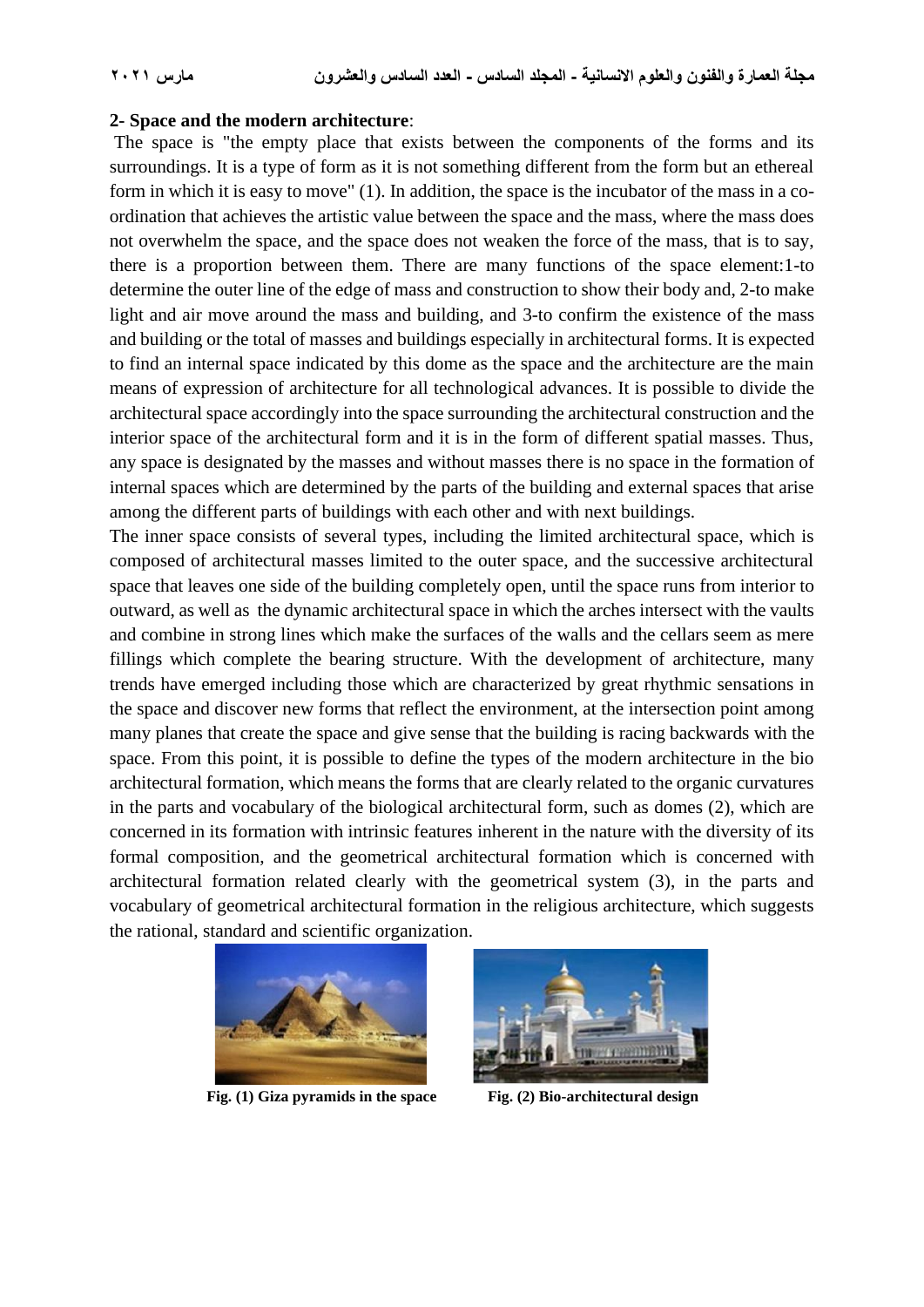

**Fig. (3) Geometrical architectural design**

## **II: System of arches in religious architecture**

Architecture is one of the most important aspects of civilization because it consists of constructions and buildings made by man to occupy a certain place for utilitarian purposes. Architecture is man-made and exists with him as it is a reflection of the environment with all its material and moral meanings. The architecture is constructed from masses and spaces in proportionality in different areas. Based on this, it can be drawn a procedural definition of architecture as it is the art of dealing with masses, spaces and volumes in a functionally successful design. The scientific facts have proved that Muslims have mastered the art of architecture in all its forms as they benefitted from previous civilizations and developed them according to their Islamic religion in order to discover the aesthetics of the arches at the Sheikh Zayed Mosque in Abu Dhabi. It will be dealt with the types and elements of Islamic architecture as well as the history and types of Islamic arches, in addition to the Islamic arches as architectural ogees and building the arch as an architectural ogee with explanation of Islamic arches formation philosophy.

### **1-Types and elements of Islamic architecture:**

There are many types of elements of Islamic architecture in the constructions and buildings made by man for certain purpose. The architecture consists of four types: civil architecture such as houses, homes, palaces, schools, etc., military architecture such as castles and forts, funerary buildings such as shrines and monuments, and the charitable architecture such as Aspela (fountains), Ktateeb (religious schools), as well as religious architecture such as mosques. The Muslims used in their architecture various architectural elements such as Muqarnasat (**Stalactite**) (Fig.4) columns, balconies, arches, minarets, domes and architectural ogees, which are used as construction elements and decorative labels in the religious architecture through their innovations in this field to achieve what is not reached by other people of art in any other culture.



**(Fig.4) various architectural elements such as Muqarnasat**

#### **2-History of Islamic arches:**

The Islamic arches were not coincidental; they were based on planned geometrical basis and geometrical proportions, which indicate the genius and skill of the architect as well as his understanding of the functional and construction requirements as architectural elements with a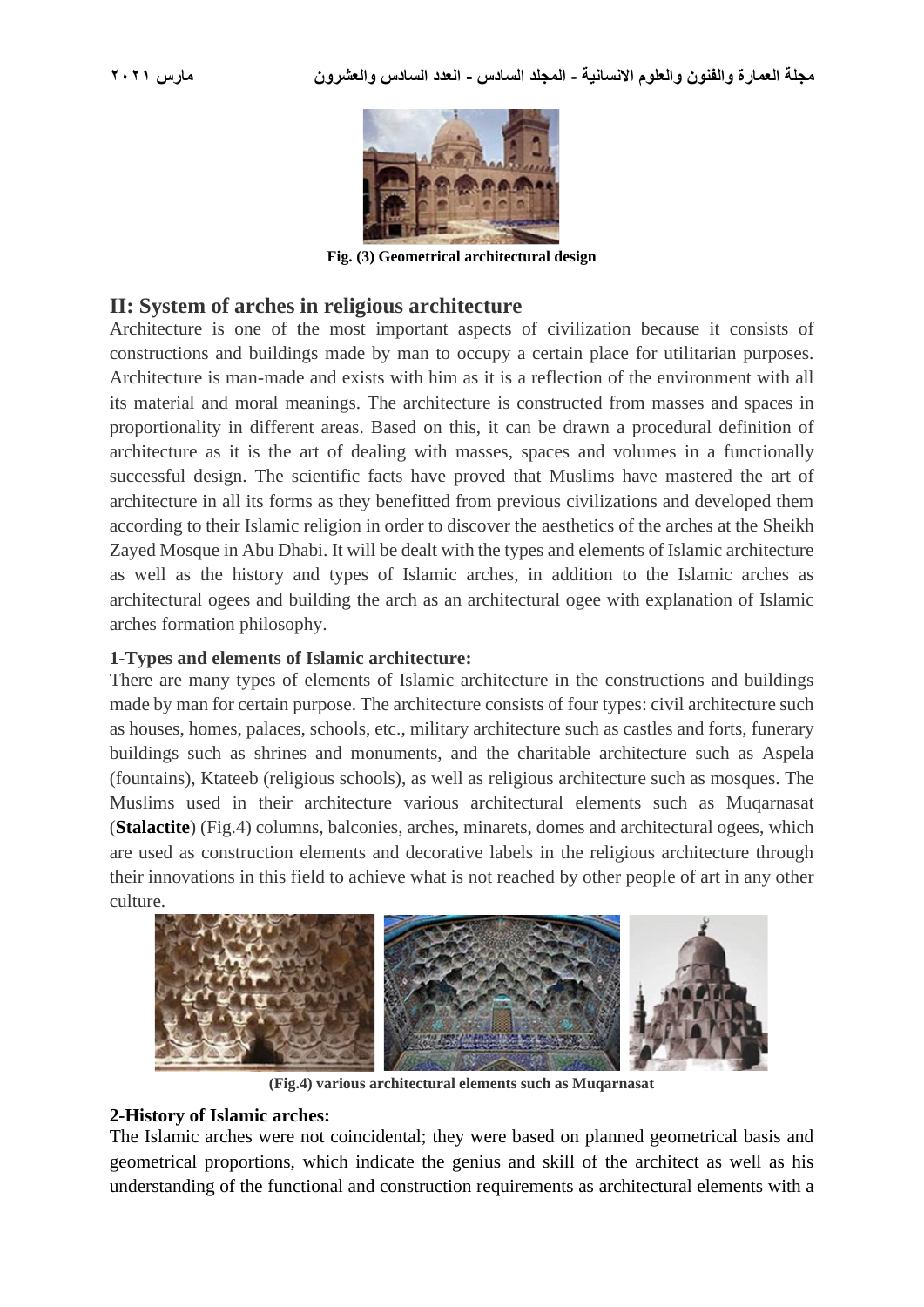function which began with the dome and developed with the advancement of the vaulted ceilings and cupolas. Arches are mainly to carry the ceiling and to increase the height of ceilings and domes in the buildings to alleviate the load and pressure on the walls. Arches assist in the distribution of galleries and around the naves in the mosques and the organization of spaces for the establishment of openings of doors, windows, and others, in addition to the exploitation of the internal and external space in the architecture. The artist used different types of arches, including horseshoe, ring and pointed arches which exist in the Umayyad Mosque in Damascus (Fig.5). This type of arches spread in India, and the horseshoe arches spread in both Morocco and Andalusia. In Egypt, the horseshoe arches spread in the architecture of the Tulunic period (Fig. 6) and its examples are seen with a slight circular increase at the beginning of the arch at the Mosque of Ahmad ibn Tulun. The curved arches were used in the Fatimid period (Fig.7) in the windows of the Al-Azhar and Al-Hakim Mosques. The first appearance of these arches was in the Great Mosque of Córdoba, the Umayyad Mosque in Damascus and the Fatimid Egypt's Architecture in the Islamic Architecture.





**Fig. (5) Umayyad Mosque in Damascus Fig. (6) The horseshoe arch of Ahmed Toulon in the mosque** 



**Fig. (7) Arches of the Fatimid era, Al Azhar Mosque.**

### **3-The types of Islamic arches:**

The arches have various types and forms in Islamic architecture (fig.8), including the pointed arches, the horseshoe arches, the trio- lobes and five-lobes, circular and semi-circular, double and curvilinear and triangular, and convex and concave arches. These types are curved architectural elements which are supported on two columns. The usage of these types of arches spread in Morocco and Andalusia, in the Great Mosque in Cordoba and the Umayyad Mosque in Damascus as well as the Fatimid Egypt architecture .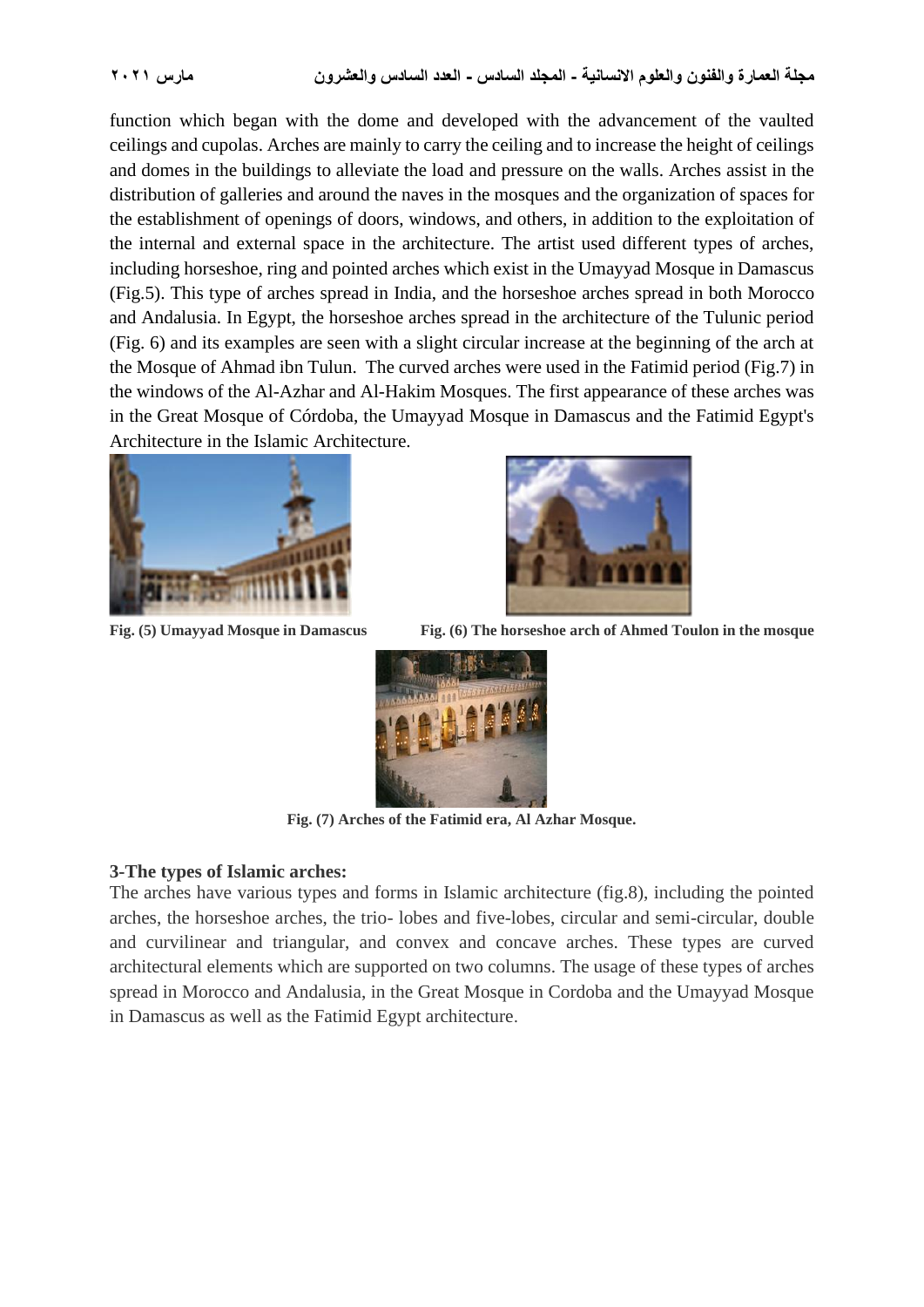

**Fig. (8) Some types of Islamic architecture**

#### **4-Islamic arches as architectural decorations**:

The arches are fundamental and important architectural elements in religious architecture, which are used as an architectural ogee Fig. (9), since they are an element consisting of a structural architectural unit with a curved body regardless of the type of arch. The arches are carried on natural stone or marble pillars in order to be strong enough to bear the ceiling and give an aesthetic form. The arches appeared in Persia and Mesopotamia and they were made of clay and bricks. The arches were not known in the ancient Egyptian civilization where the architect was content with placing rectangular stones above the high columns for constructing openings while the Roman architect was used to make the height of the arch from the ground to the interior is equal to the double of its width in order to give the arch and the lower aperture an aesthetic architectural proportion as well as to achieve the basic architectural objective for which the arch was created. The arch geometrically is a curved line between two vertical lines, starting up from the top of one and down to the top of the other  $\frac{1}{1}$ . It is used in carrying ceilings, to distribute galleries, to alleviate the load and pressure on the walls and to emphasize the aesthetic role to give the decorative features on several buildings.



**Fig. (9) The parts that make up the arches**

#### **5-Construction of the arch as architectural decoration**

The arch is built in one of two ways: the first is done by placing wall mantles starting from the base, leaving an opening in the first course of the wall narrowing with the second. Thus, the stones stand out as the wall rises to achieve the curve of the arch. The second method is done by lifting the frescoes on a wooden scaffold which is removed after the completion of the arch. It is made of pieces of wedged stones, in a form that makes it more cohesive whenever the pressure is pressed on top. In addition to the wedged stones, a stone is added on each side which is called the seat. Other wedged stones are added to complete the circle of the arch and other stones are stacked so as to descend with the arch from both sides on the buttress of the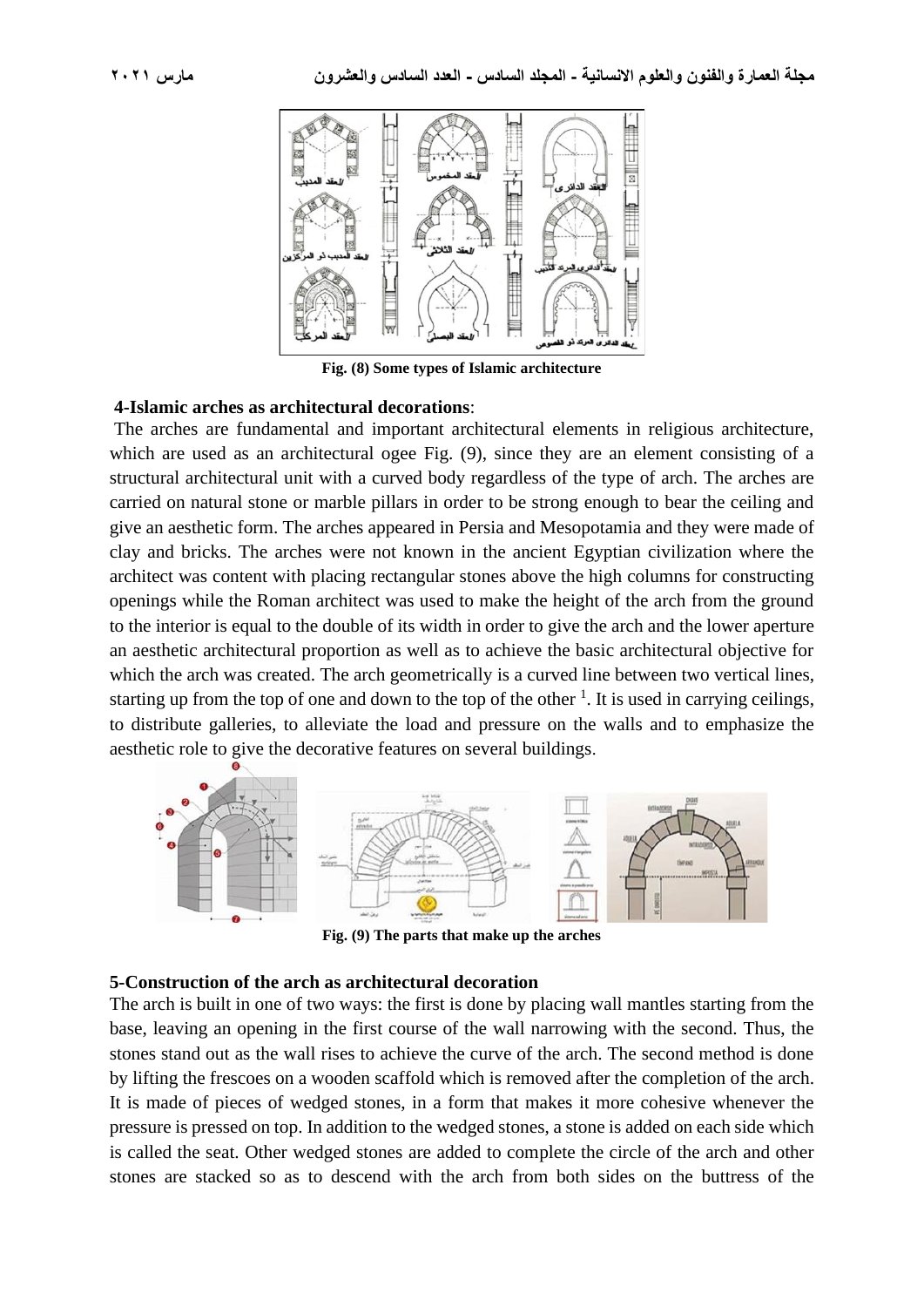construction or the capital of the pillar bearing the arch and are called the two legs of the arch. The construction requirements for making the arch need fine polishing stone and it is preferable to use wooden pallet between the arch and the pillar, to ensure the distribution of the weight of the arch in balance on the whole capital, taking into account the symmetry resulting from the corresponding and the symmetry among the arches with each other and the symmetry among parts of the same arch to achieve the golden ratio in the formation of the arch between the width and height by 1: 1.5 to add an aesthetic touch in the mosque through the distribution of types of the arches Fig. (10) Such as twins and overlapped arches to achieve proportion among the width of the arch and its height with the whole area of the mosque space .



**Fig. (10) Twins and overlapped arches**

#### **6- Philosophy of Islamic Arches Formation:**

The philosophy of the Islamic arches formation is based on absolute abstraction, which aims to "confirm the essence of forms"<sup>1</sup> which was influenced in its formation by the Islamic faith. This is a reason of its beauty and development as the Islamic arts are based on the absolute abstraction without imitating the nature and its biological aspects so that the interest can be in content and meaning together. The abstraction emerged as a result of the change of some concepts of the doctrines of art in the late eighteenth century, until it reached the cubism that shattered the external appearance in the work of art, and re-installed it without denying it and employed abstract forms in sculpture area so as to deal with the mystical point of view which moves from the particles to the totals and from the finite to the absolute, in a coherent repetition which does not lose its expressive character. Rather, it presents existing relationships among the forms in a visual creation that achieve integration and totality between the visual and expressive values. If the plastic values are appropriate to the point, line, shape, area and space, and the expressive values are simplicity, freedom, power and self-surrender in the formation of the artwork without revealing the "particles" that own these different relationships, that is why both the abstract form and the architectural element are similar in the content, which consists of substantive concepts and contents that achieve balance between the vocabulary and philosophy of the form. The abstraction in the formation of architectural elements means the overlap of these values through a comprehensive and integrated thinking in order to put a new form of its own philosophy until it became a key axis in the construction of the mosque where the architectural beauty of the tangible world is reflected in the moral world. The artist was able in the formation of arches to transcend the material and rise to the level of Sufism, until he is separated from the physical presence to see more than what many other see when looking and contemplating beyond the form of the arch as an aesthetic architectural element calls for the pursuit beyond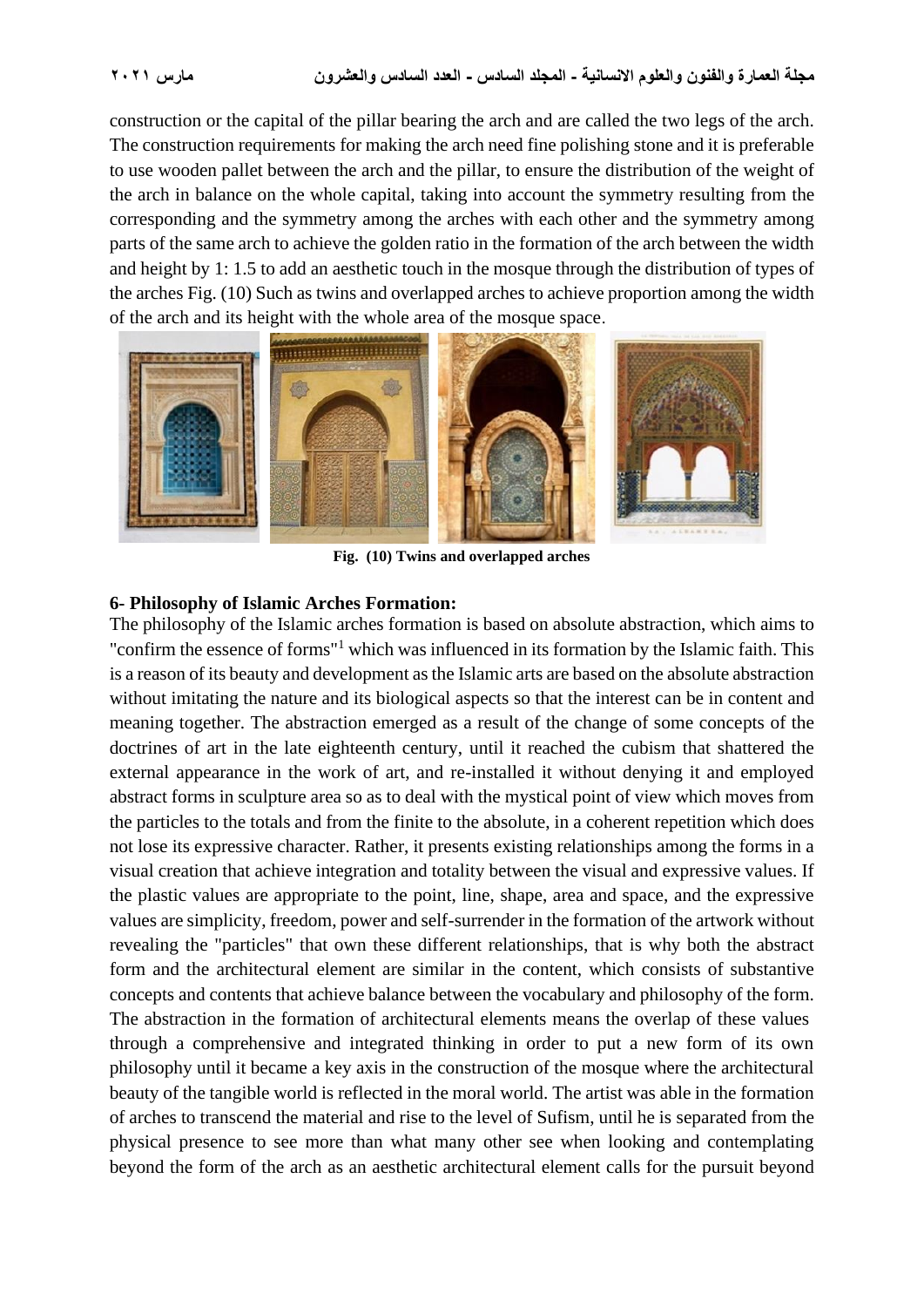the material truth from an organization of thoughts, emotions and contemplations by returning to the external world  $(1)$ , to an organization that reveals new rhythms which lead to aesthetic relations that were not in the account so that the material may be submerged and its secrets are revealed in an eternal beauty which includes all things. The arches are characterized by meticulous composition, luxury, grandeur and infinite splendor which express the absolute in a tangible sense where the content meets the form in the arch to become an art that shows the idea in a direct expression that connects the square and the circle, and suggests depth through the relations of the tangency, intersection and overlap, where the rhythm and balance are reflected, and evoke some sincere feelings and emotions of passionate nature. There is a complete conception of existence in the Islamic faith and it is seen in the philosophy of the formation of the arch which is committed to combine two parts: the first is the functional purpose and the second is the aesthetic feature. The arch was associated with the function at the beginning of its inception but with the development of the interest in the aesthetic side has increased until this aesthetic side becomes the basis of formation with retaining its functional form. Thus, the arches become an architectural symbol which owns a plastic and emotional effect .

### **III- The aesthetic system of arches at Sheikh Zayed Mosque:**

The mosques in the history of the Islamic call are of great importance as they are the «houses of Almighty God » where Allah is being worshiped alone, day and night and they are the places of psychological comfort for Muslims, reassurance of their hearts, and tranquility for their souls, cleansing their intentions, rising their spirituality, strengthening their determination and transcending their will for science and work. The Prophet (peace and blessings of Allah be upon him) used to say to Bilal (may Allah be pleased with him) when the time for prayer came: O Bilal let us be comfortable with it." The mosques are one of the most prominent types of religious architecture that reflects the characteristics of the architectural styles prevailing during the periods when the mosques were built. Therefore, Sheikh Zayed bin Sultan Al Nahyan ordered the construction of his mosque in 1998 to be an Islamic edifice to establish the Islamic culture and its tolerant religious values, and to become center of religion science in the capital Abu Dhabi. The Mosque of Sheikh Zayed is the third largest mosque in the world in terms of the total area of 412.22 thousand square meters after the Holy Mosque and the Prophet's Mosque. The Sheikh Zayed Mosque has reached a high degree of creativity (Fig.11), in the organization of the vocabulary of various architectural elements, such as minarets, domes and arches that appear when seeing the vertical perspective from outside the mosque (Fig. 12). It was built in an area that rises 11 meters above sea level and 9.5 meters above the level Terrain (Fig.13). The regular rhythm between minarets, arches and domes appears from outside (Gig.14), from above and from the horizontal perspective. The mosque can accommodate more than 7,000 worshipers inside it, the outer space can accommodate about 40,000 worshipers. The mosque is located at the eastern end of Abu Dhabi near the Arabic Gulf. The total cost of the project is two billions and 167 million United Arab Emirates Dirhams.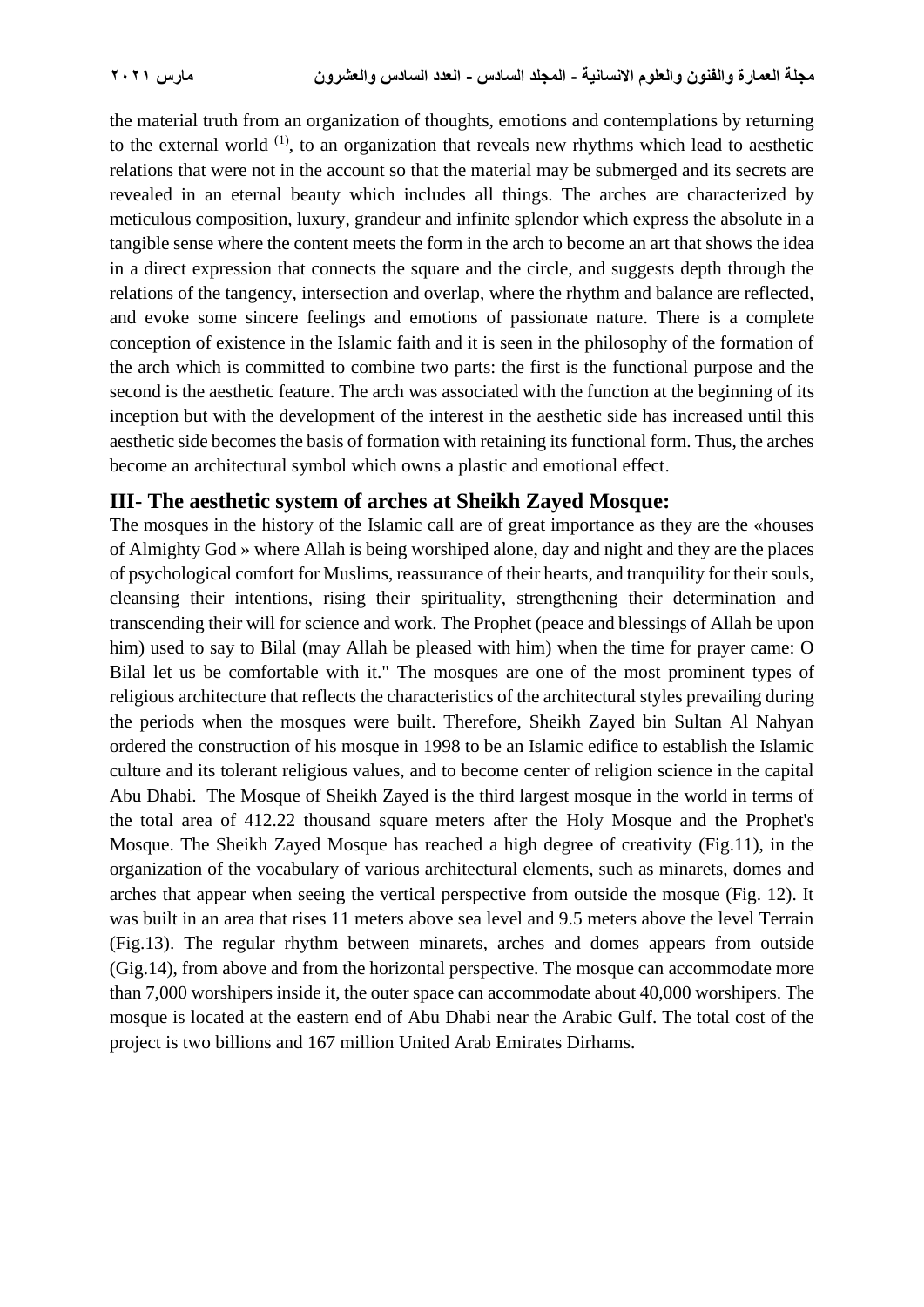

**mosque at the floor level domes and arches** 



Fig.(11) Architectural creativity of the Fig.(12) The vertical perspective of minarets,



**Fig. (13) The mosque rises 9.5 m above the ground level**



**Fig. (14) The mosque can accommodate more than 7,000 worshipers inside and the outer space can accommodate about 40,000 worshipers. The mosque is located at the eastern end of Abu Dhabi near the Arabic Gulf.**

### **1- The aesthetic characteristics of Sheikh Zayed Mosque:**

The UAE is concerned with the preservation of historical cohesion by promoting the urban environment, to create a civilized fabric that meets the requirements of the modern age. The great mosque combines the architectural creativity of this prominent Islamic edifice between Moroccan architecture and Mughal architecture. It is similar to the Banshahi mosque built in Lahore, Pakistan. Its dome is built similar to the dome of the Hassan II Mosque in Casablanca. Its minaret was designed according to the Arabic style. The mosque is distinguished by four minarets in the corners of the outer nave. The minaret is about 107 m high and is fully covered with white marble. The main pillars in the main nave are 24 columns which carry the huge ceilings and domes. The column is designed to be divided into four parts bearing the arches of the domes. These columns are covered with white marble decorated with shells of pink and vegetal motifs making them beautiful and glamorous in the inner gallery. The inner area of the mosque is 50 by 55 m with the height of the ceiling is 33 m above ground, and the height of the main dome rises to 45 m. The floor of the mosque is covered with the largest carpet in the world, covering an area of 5627 m and its weight equal to 47 toms. It is uniquely and manually as well as artistically designed in Iran. The main dome of the mosque is the largest dome in the world, with a height of 83 m and an internal diameter of 32.8 m. It is decorated with unique vegetal decoration in plaster fiber reinforced (Fig.15), in addition to the use of some of the written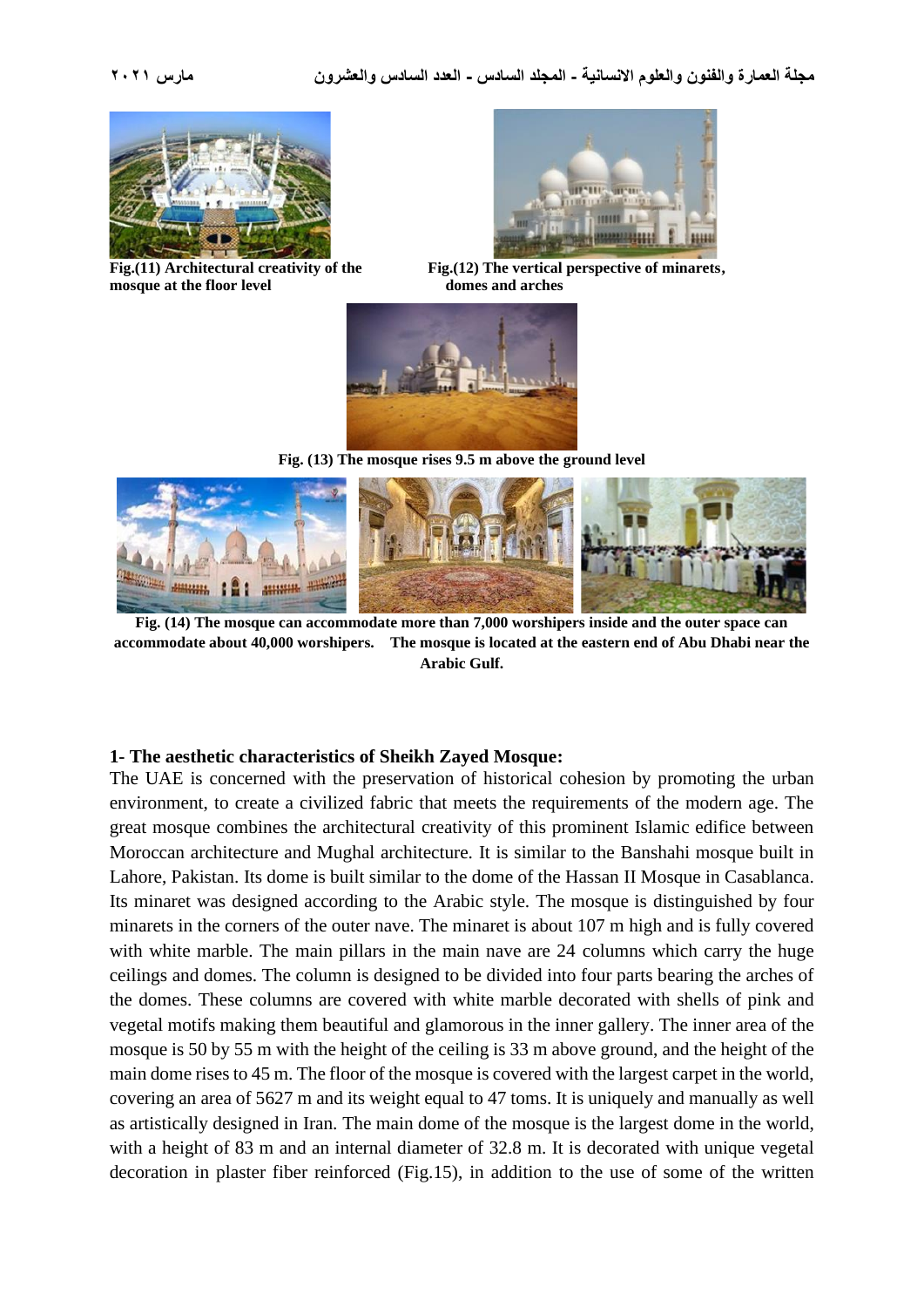decorations. The number of other domes are 85 one with different sizes to cover outside galleries, and main and lateral entrances (Fig.16). The design of the external courtyard floor of the mosque was considered to be a massive concrete tile system mounted on concrete sections (Fig.17) and it was decorated with the finest types of marble decorated with colorful vegetation. The mosaic was used to cover the area of the whole nave of 17 thousand m., which is one of the largest open spaces in the mosques in the Islamic world. The number of pillars of the outer courtyard in the hallways surrounding the nave are 1048 columns covered with marble decorated with semi-precious stones and with floral decorations and colorful flowers, and have metal crowns of gold plated. The corridors of the exterior of the mosque are surrounded with lakes reflecting the facades of the mosque and magnifying its beauty, where the white and golden colors shine under the sun, to be replaced at night by a sophisticated technological system of lighting that mimics the stages of life. The night lights of the domes vary from day to day according to the lunar movement throughout the month (Fig.18). At the beginning of the month, when the moon is a crescent, the light is dimmed and it becomes brighter when the moon is complete. The floors of the mosque are covered with white and green marbles in the corridors that lead to the nave. The columns of the outside corridors are of white marble decorated with semiprecious stones and the capital of the column is decorated with gilded aluminum formations in the shape of palm branches or fronds (Fig.19). The interior design of the mosque is characterized by floral and inscription of stucco and wood decoration on the walls and ceilings. The designer used direct and indirect lighting in the lighting system of the mosque, through seven chandeliers with golden touches of 24 carats, including the outstanding great chandelier in the main hall, which is 15 meters high and weighs 9.5 tons 1. It is the world's largest chandelier in terms of design, size and weight. It is designed in a manner consistent with the interior design of the mosque and the indirect lighting is used behind the stucco and writing decorations perfectly. There is also in the mosque an important great library, which includes rare collections of great books. There are 28 different types of natural materials, such as stone, marble, gold, crystal and ceramics, were used in the construction of the mosque as they have to carry great weight and can bear hard use, weather factors and time



 **Fig.(15) domes of Sheikh Zayed Mosque Fig. (16) Perspective of domes.**





**Fig. (17) Decoration of the outer Nave with plants.**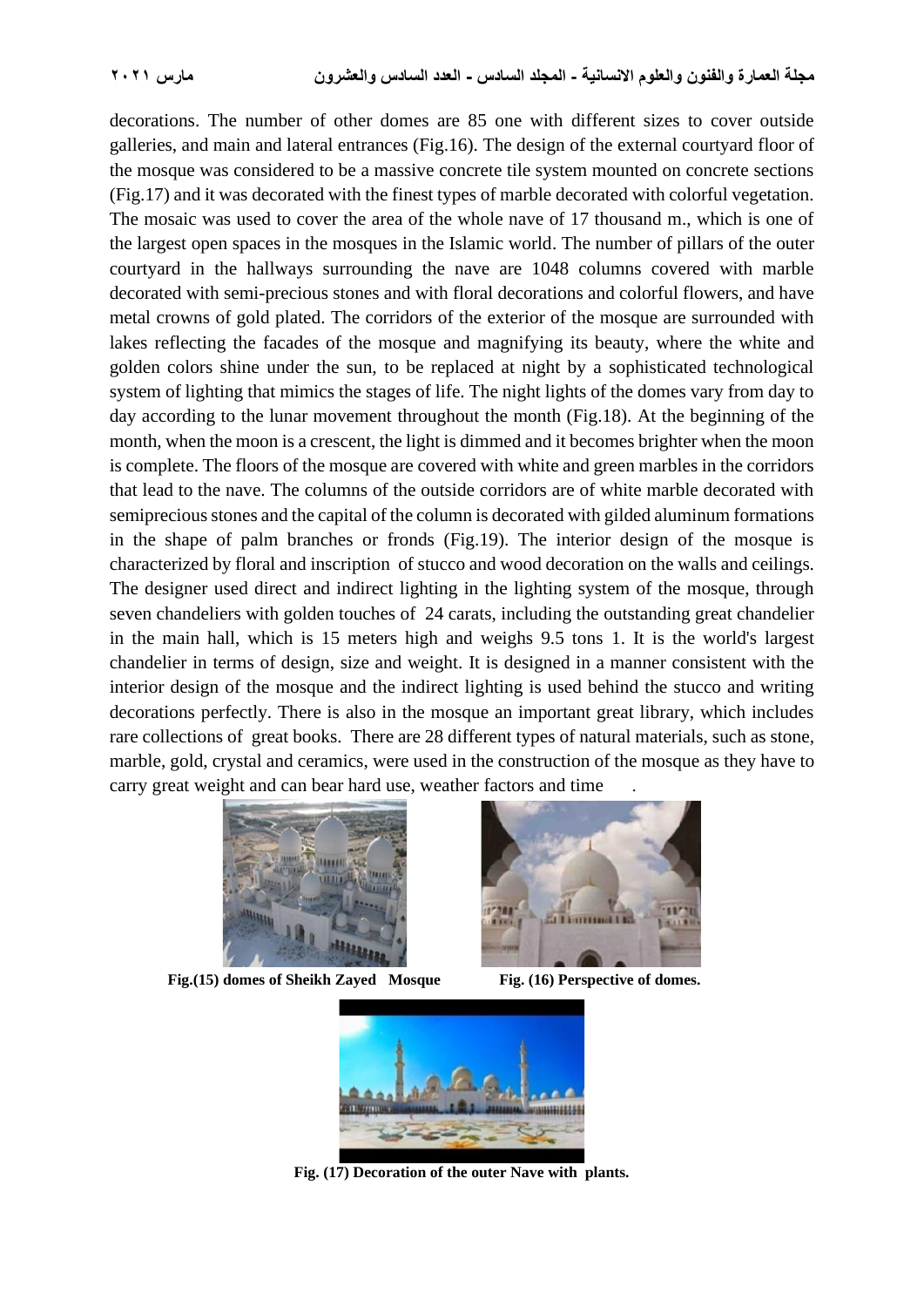

**Fig. (18) Mosque courtyard and night lighting in Sheikh Zayed Mosque in Abu Dhabi**

#### **2- Aesthetics of arch architecture in Sheikh Zayed Mosque:**

The architect of the Sheikh Zayed Mosque was able to create the arches in which all the culture of the Islamic architectural elements throughout the ages was combined leading to its liberation from traditional forms to contemporary forms. Its formulation is created with the natural source and aimed at abstraction in rhythms and configurations combining engineering and nature in the arches architecture. He developed a new architectural system in the formation and architectural construction for the arches which become in the Sheikh Zayed Mosque architectural formations that are characterized by classical abstraction, as much as the functional aspect needs, until the arches become a symbol of contemporary architecture. It can be called the "Nakhili arch", which combines in its architectural form between the column, the capital and the arch in a composition similar to the columns of palm trees and capitals of Palm fronds, taking into consideration the functional side, to use the pointed and backward arches inspired by the architecture of the Arab Maghreb in the mosque architecture, and in the composition of the lower dome box which consists of a set of arches based on columns, where each column consists of four pillars with one golden capital inspired by the ancient Egyptian art as well as the openings of doors and windows. The circular arch is used in the necks of domes and minarets which carry the ceilings and domes with the distribution of galleries inside and outside the Sheikh Zayed Mosque which achieved the artistic value in two dimensions: the expressive dimension and the plastic dimension, through the distribution of arches in the space, that reflect the aesthetic rhythm, balance, proportion and uniformity of art throughout the Sheikh Zayed Mosque in Abu Dhabi.

#### **3-The arches and the value of rhythm**:

The value of the rhythm in the outer spaces of the Sheikh Zayed Mosque is shown in a distinct and an unlimited repetition to confirm the relationship between the arches and the other architectural elements in a regular rhythm that emphasizes the depth of the melody in the musical system through the phenomenon of symmetry which resulted in the tight distribution of arches in the Sheikh Zayed Mosque through the realization of the value of the rhythm between the arches of aesthetic appeal emphasizes the of sequential depth in and outside the mosque, which has no counterpart in other types of architecture, linking his philosophy and can make the value of regular rhythm appear in the arches in various forms.

#### **4- The arches and the value of the balance**:

The value of architectural balance in the arches is achieved between the masses and the space in the Sheikh Zayed Mosque in Abu Dhabi, through the deep awareness of the composition by the architect who was able to make the arches balanced, so as to achieve a sense of stability and steadiness, when looking at this great edifice that generates in the soul contact with the place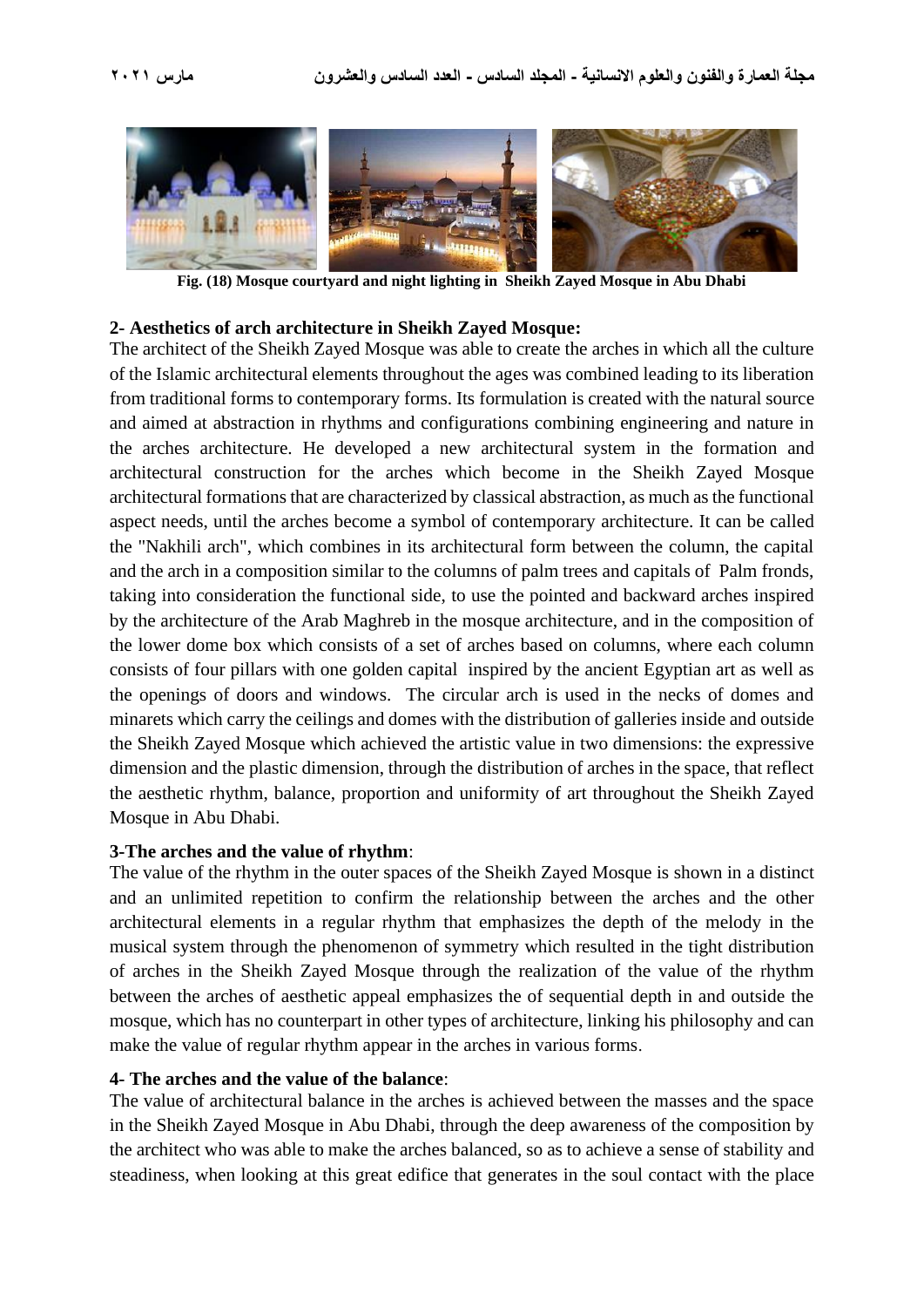by the movement of the arches with the minarets and domes which ensure a sense of luxury and spirituality by balancing the colors and decorations surrounding the arches in a delicate and elegant style with the architectural decorations, especially in the capital of the arch through the golden color, which emphasizes the deep feeling of happiness and pleasure in soul**.**

### **5-The arches and the value of ratio and proportion**:

The architect achieved the ratio and proportion by three types: either in terms of quantity or quality, and the combination of them. The quantity is said to have a numerical ratio. The quality is said to have geometric ratio. The combining of these two types are said to have a musical composition ratio. This meaning is shown in the proportion of the arch to the proportion of the rest of the architectural elements that combine the quantitative ratio in the sizes of masses from the base of the column of the arch until the key of the arch. The quality proportion represented in the forms of geometric masses in fixed and variable ratios, can achieve musical harmony between masses and spaces in the Sheikh Mosque Zayed in Abu Dhabi.

### **6- The arches and the value of artistic unity:**

The architect achieved the value of artistic unity through the value of rhythm, balance, ratio and proportion between arches of distinctive character, which retained the unity of architectural design through ages to express the unity of the faith that symbolizes it. It is a kind of unity that achieves diversity and dividing the facade into successive geometrical arches and the transition occurs from surface to surface in the continuity which achieves the unity without deletion or addition, which was dominated by religious thought with a spiritual depth in the formation of the arches in an integrated unity that confirms the flow and harmony of the architectural formation, which combined the past classicism with the spirit of the modern times in order to confirm the sense of wealth and luxury in the contemporary architectural system, which is reflected in the Sheikh Zayed Mosque in Abu Dhabi.



**Fig. (19) The aesthetics of external and internal arches at Sheikh Zayed Mosque in Abu Dhabi**

## **Fourth: Conclusions:**

1. The Islamic arches are the source of architectural creativity at the Sheikh Zayed Mosque.

2. The arches at the Sheikh Zayed Mosque combined the architecture with the nature.

3. The contact between the architecture and the nature in the Sheikh Zayed Mosque was a source of innovating **the palm arches**.

4. The palm arches of the Sheikh Zayed Mosque are a source of creativity in the religious architecture.

5. The arches of the Sheikh Zayed Mosque have become a symbol of contemporary architectural creativity.

6. The palm arches in the Sheikh Zayed Mosque combined the formal values with the expressive ones.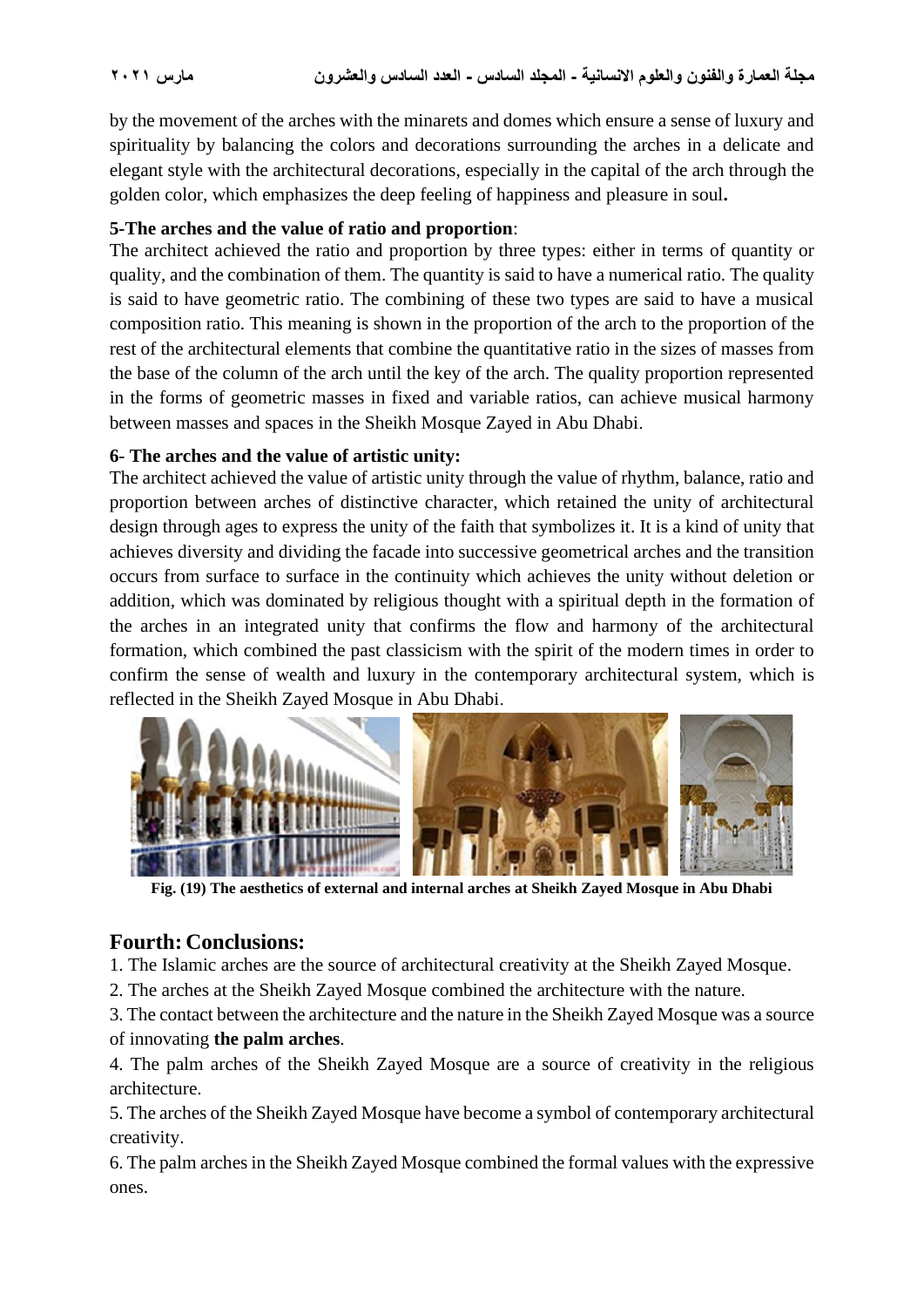7. Islamic arches have acquired some expressive characteristics in the contemporary architecture.

## **Recommendations;**

1. It is necessary to continue to study and analyze other architectural elements in the Sheikh Zayed Mosque.

2. It is important to take care of all that is new in the Islamic architectural heritage among the Arab countries .

3.It is essential to achieve communication with different experiences in Arab countries through scientific conferences .

## **Reference**

1. Abd Elgawad, Tawfeek," tarekh elemara", bdon tarekh, elgozaa 2, dar elmaarf, Elkahera.

- "history of architecture" part2-Cairo.

2. Serag Elden, Ismail, "eltagded weltaasel fee emart elmogtmaat eleslamea" ketab eleom maktbt elaskandrea, 2006 .

- "renovation and origination in architecture of Islamic societies" Alexandria library.

3. Hamoda, Olfat Yehia, "nazreat w keam elgamal almamary" kolet elfnon elgamela gam3t elaskndrea tabaa2, bdon tarekh .

- "theory and values of architectural aesthetics" faculty of fine Arts-Alexandria university.

4. Okasha, Tharwat," elmoagm elmosoay llmostlhat elthkafea", elsherka elmasrea eleslamea llnashr-Longman.1990 .

- "encyclopedia of cultural terms" the Islamic Egyptian company for publishing.

5. Sameh, Kamal Elden, ''elemara eleslamea Fe Masr'', elhaeaa elmasre alama llketab, Elkahera, 1983 .

- "Islamic architecture in Egypt" the Egyptian general association for Books-Cairo.

6. Abo Ryan, Mohamed Ali, ''falsft elgamal w nashaat elfnon elgamela'', dar elmaarf elgamaea, Eleskendrea, 1987 .

- "philosophy of aesthetics and start of fine arts" Alexandria university.

7. Ghonema, Ahmed Elawdy Rezk, ''tasmem meyar ltkeem alashkal tholathet elab3ad mn khelal elwaey btbeat elramz elfany'', resalt doctora, kolet eltarbea elfanea, gameat Helwan, 1990.

"design a standard for evaluation of 3D forms through awareness of the nature of artistic symbol" PhD thesis- faculty of art education- Helwan university.

8. Elshnawy, Rokaia, 'elmaazna kmasdr lltashkel elnahtea ltolab koleat eltarbea elfanea'', resalt doctora, tarbea fanea, gameat Helwan, 1995 .

- "minaret as a source for sculpting formation for students of faculty of art education" PhD thesis- faculty of art education- Helwan university.

9. Elserag, Mohamed Abd Allah & Elwakel, Shafek Elawady, ''elemara kotla w faragh'', alam elbenaa, eladd 54, Elkahera, febraer, 1985 .

- "architecture is mass and space" world of construction- issue no54- Cairo-February 1985.

10. Elbasyone, Mahmoud Abu Elfotoh, ''falsfet elfaragh fe alnaht almoaser'', bahs elmoatamr elalme, kolet elfonon elgamela Elmenea, 1993.